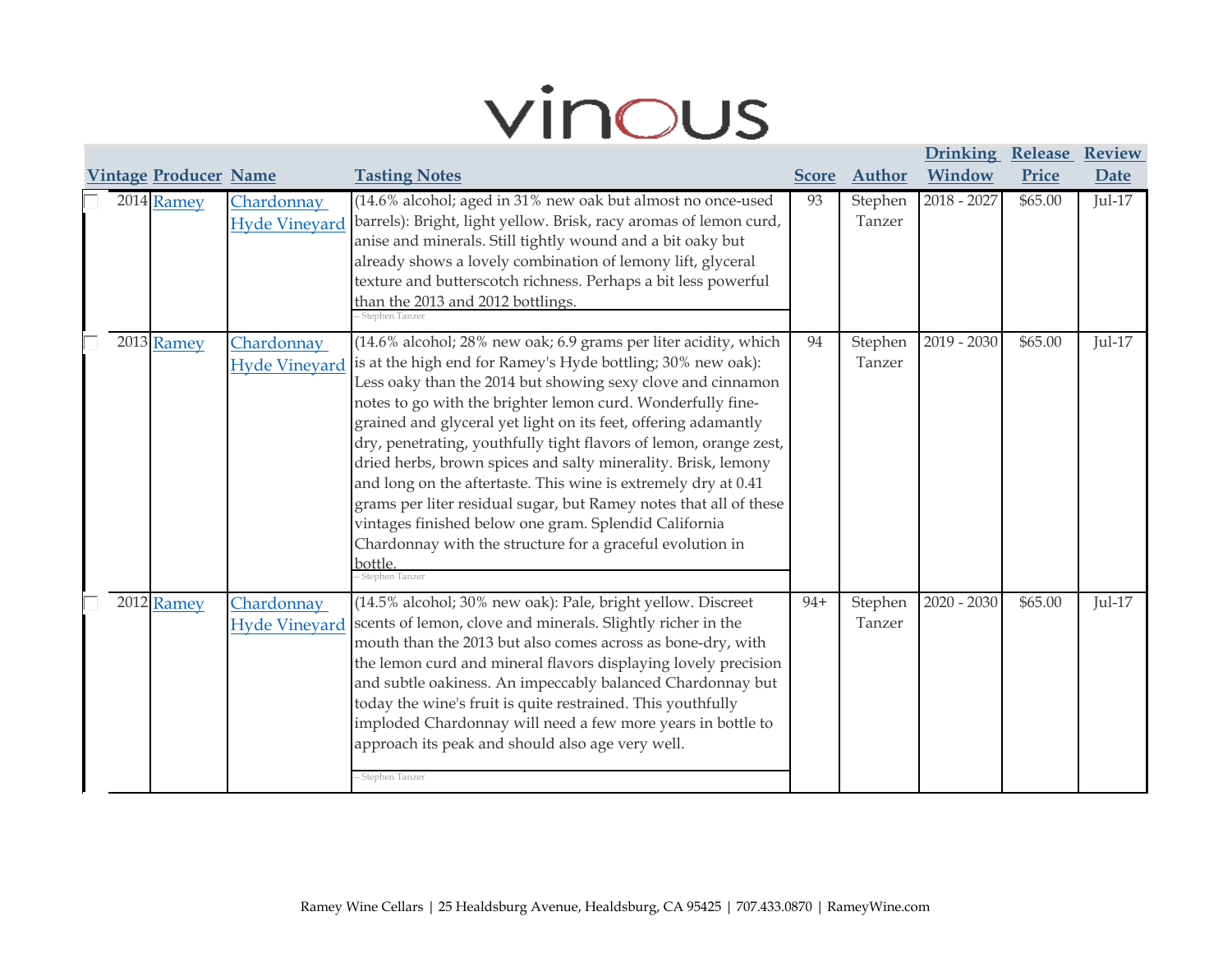| 2011 Ramey | Chardonnay           | (15.1% alcohol; 7.15 g/l acidity; 45% new oak): Full, bright                 | 93 | Stephen | $2017 - 2023$ | \$60.00 | Jul- $1\overline{7}$ |
|------------|----------------------|------------------------------------------------------------------------------|----|---------|---------------|---------|----------------------|
|            |                      | Hyde Vineyard yellow. Deeper-pitched aromas of yellow fruits and clove, with |    | Tanzer  |               |         |                      |
|            |                      | suggestions of tropical fruits, nuts and biscuit; the first of these         |    |         |               |         |                      |
|            |                      | vintages to show real evolution. Creamy in texture, conveying a              |    |         |               |         |                      |
|            |                      | glyceral impression and captivating sweetness to its yellow                  |    |         |               |         |                      |
|            |                      | fruit flavors. An edge of acidity gives this wine a slightly                 |    |         |               |         |                      |
|            |                      | disjointed finish. I don't find the same chalky minerality I noted           |    |         |               |         |                      |
|            |                      | when I last tasted this wine a few years ago. Ramey considers                |    |         |               |         |                      |
|            |                      | 2011 to be a cold vintage but he also believes that this wine will           |    |         |               |         |                      |
|            |                      | evolve faster than the 2012. "The harvest was a month later so               |    |         |               |         |                      |
|            |                      | the grapes hung out in the weather and the fruit got a little                |    |         |               |         |                      |
|            |                      | tired," he explained. In fact, he believes that this wine is at its          |    |         |               |         |                      |
|            |                      | peak and predicts it will be more like the 2003 than the 2004 in             |    |         |               |         |                      |
|            |                      | five vears.<br>-- Stephen Tanzer                                             |    |         |               |         |                      |
|            |                      |                                                                              |    |         |               |         |                      |
| 2010 Ramey | Chardonnay           | (15.3% alcohol; 50% new oak): Bright medium yellow.                          | 95 | Stephen | $2017 - 2028$ | \$60.00 | $Jul-17$             |
|            | <b>Hyde Vineyard</b> | Complex, subtle nose melds yellow fruits, clove, butterscotch                |    | Tanzer  |               |         |                      |
|            |                      | and a smoky sulfidey note that reminded me of a Coche-Dury                   |    |         |               |         |                      |
|            |                      | wine. Wonderfully sweet and layered but light on its feet,                   |    |         |               |         |                      |
|            |                      | showing lovely verve to its lemon cream, mineral and iodine                  |    |         |               |         |                      |
|            |                      | flavors. The musky quality carries through the salty, fine-                  |    |         |               |         |                      |
|            |                      | grained palate. Finishes with a firm tannic impression and                   |    |         |               |         |                      |
|            |                      | outstanding length. Ramey describes 2010 as "a great,                        |    |         |               |         |                      |
|            |                      | <b>untroubled vintage--and a cool year."</b><br>- Stephen Tanzer             |    |         |               |         |                      |
|            |                      |                                                                              |    |         |               |         |                      |
| 2009 Ramey | Chardonnay           | (14.9% alcohol; 50% new oak; 6.95 g/l acidity following a touch              | 94 | Stephen | $2018 - 2025$ | \$60.00 | Jul-17               |
|            | <b>Hyde Vineyard</b> | of acidification): Pale, bright yellow. Aromatically complex,                |    | Tanzer  |               |         |                      |
|            |                      | vibrant scents of lemon, ripe peach, smoke and flinty                        |    |         |               |         |                      |
|            |                      | minerality. Penetrating on the palate and cooler than the nose               |    |         |               |         |                      |
|            |                      | suggests, offering a captivating combination of stone fruit                  |    |         |               |         |                      |
|            |                      | sweetness and lemony briskness, supported by iodiney                         |    |         |               |         |                      |
|            |                      | minerality. Musky, fine-grained, concentrated wine, still with a             |    |         |               |         |                      |
|            |                      | bit of oak and acidity to absorb.<br>- Stephen Tanzer                        |    |         |               |         |                      |
|            |                      |                                                                              |    |         |               |         |                      |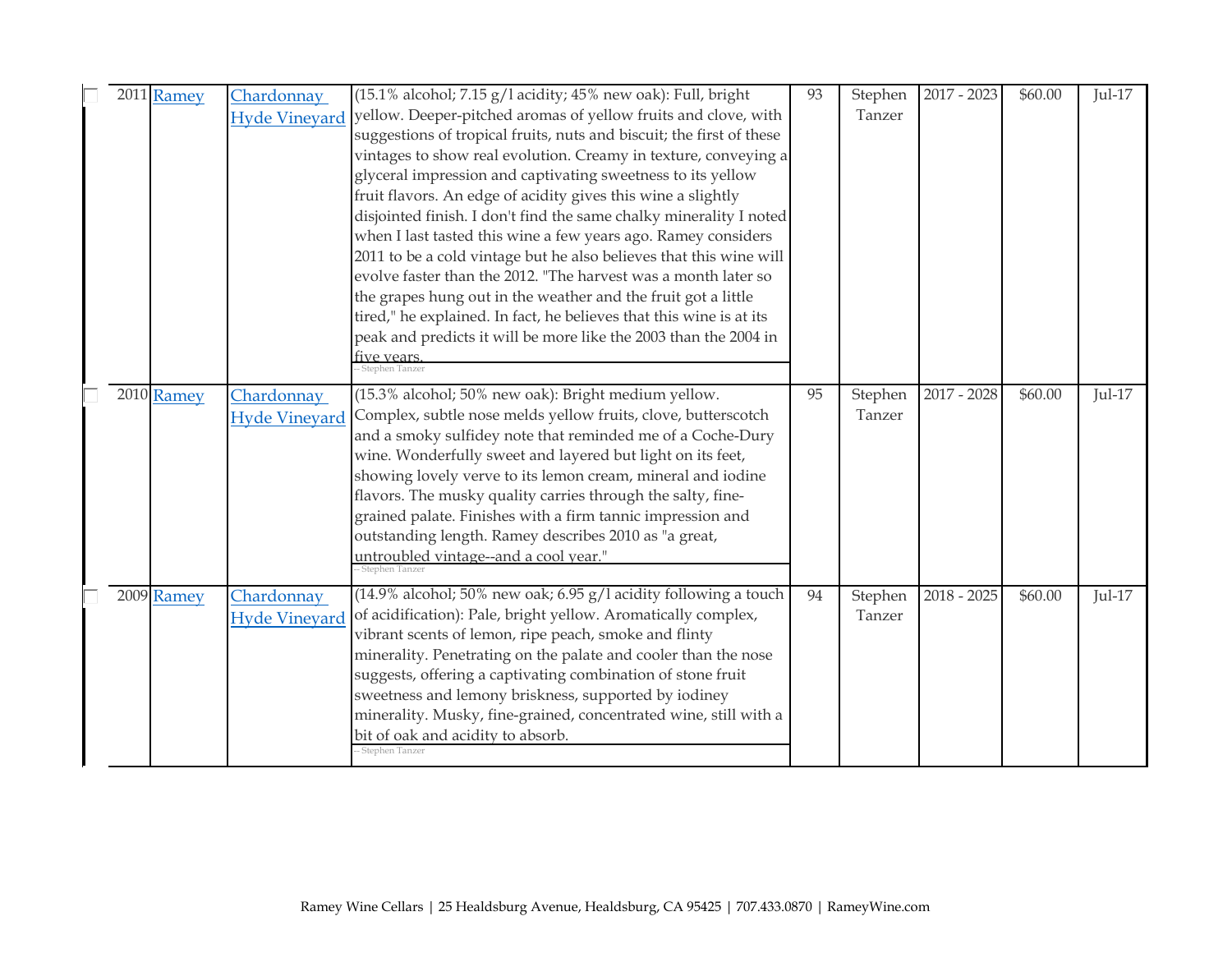| 2008 Ramey | Chardonnay<br><b>Hyde Vineyard</b> | (15.7% alcohol): Pale, bright yellow. Shows less aromatic lift<br>and primary fruit on the nose than the 2009, offering musky<br>scents of marzipan, nuts, oatmeal, clove and smoke. Richer and<br>creamier than the 2009, in a distinctly fatter style, displaying a<br>hint of caramel but not the primary fruit character of the '09.<br>Finishes with a slightly dry, phenolic edge. This wine does not<br>have the balance of the superb '09. Ramey told me he picked<br>during a ten-day heat wave and that, with labor short, it was a<br>logistical nightmare. He acidified the '08 by an average of 1.7<br>grams per liter.<br>- Stephen Tanzer | 91 | Stephen<br>Tanzer | $2017 - 2021$ | \$60.00 | $Jul-17$ |
|------------|------------------------------------|----------------------------------------------------------------------------------------------------------------------------------------------------------------------------------------------------------------------------------------------------------------------------------------------------------------------------------------------------------------------------------------------------------------------------------------------------------------------------------------------------------------------------------------------------------------------------------------------------------------------------------------------------------|----|-------------------|---------------|---------|----------|
| 2007 Ramey | Chardonnay<br><b>Hyde Vineyard</b> | (15.5% alcohol): Bright healthy yellow. Very sexy, Burgundian<br>aromas of fresh stone fruits and musky toffee and butterscotch.<br>Fat, sweet, glyceral and concentrated but still rather reticent.<br>This very rich, ripe, slightly warm wine began a bit low-toned<br>but showed more fruit and spice character and a higher pitch<br>with aeration. Very pure.<br>-Stephen Tanzer                                                                                                                                                                                                                                                                   | 93 | Stephen<br>Tanzer | 2017 - 2023   | \$60.00 | $Jul-17$ |
| 2006 Ramey | Chardonnay<br><b>Hyde Vineyard</b> | (15.4% alcohol; from what Ramey described as a problematic<br>vintage featuring heat waves, rain and rot; 6.2 grams per liter<br>acidity; 74% new oak): Deep yellow-gold. Fully evolved nose<br>offers scents of honey, marzipan and sweet nuts (this was the<br>third bottle Ramey opened and the least evolved of the three).<br>Fat, sweet truffle and toffee flavors are complemented by<br>botrytis suggestions of orange and honey. A bit aggressive on<br>the end and past its peak.<br>-Stephen Tanzer                                                                                                                                           | 90 | Stephen<br>Tanzer | $2017 - 2018$ | \$60.00 | $Jul-17$ |
| 2005 Ramey | Chardonnay<br><b>Hyde Vineyard</b> | (15.4% alcohol; 6.3 g/l acidity; 76% new oak): Bright yellow<br>with a gold tinge; much healthier color than the 2006. Fresher<br>on the nose as well, offering a sexy Burgundian funkiness to its<br>aromas of truffle, clove, oatmeal, biscuit and caramel. Silky and<br>full in the mouth, showing surprising mineral energy and soft<br>citrus lift. Ripe acidity is perfectly integrated. Finishes with a<br>touch of phenolics and excellent length. Ultimately higher-<br>pitched than the nose suggests, and still full of life. Ramey told<br>me that he has always liked this cooler vintage.<br>- Stephen Tanzer                              | 94 | Stephen<br>Tanzer | 2017 - 2023   | \$60.00 | Jul-17   |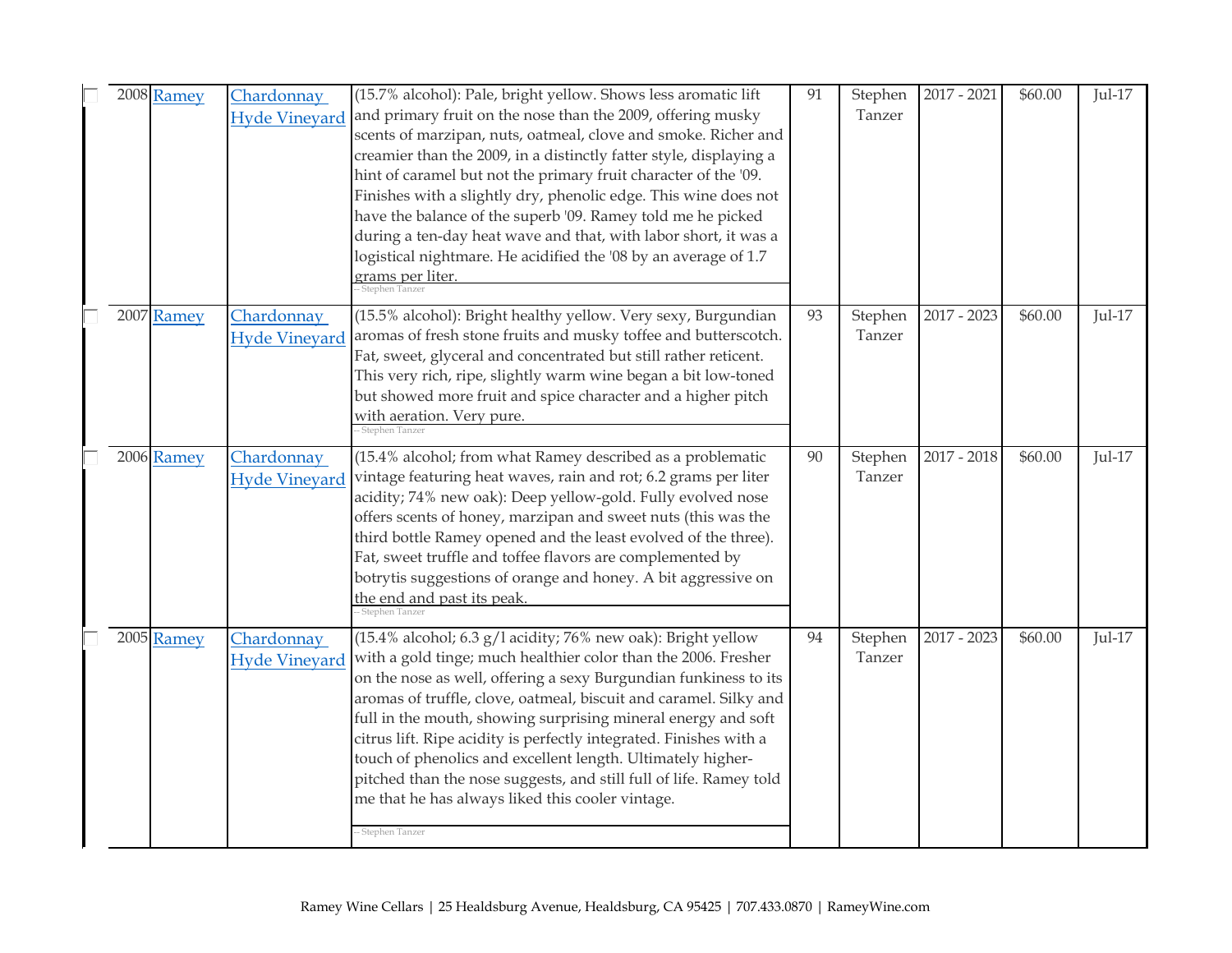| 2004 Ramey | Chardonnay<br><b>Hyde Vineyard</b> | (15% alcohol; 6.9 grams per liter of natural acidity): Bright<br>yellow, with a bit less gold than the '05. Knockout nose<br>combines orange zest, clove, musky oatmeal and underbrush; I<br>would have picked this as a Burgundy. Wonderfully zesty and<br>broad on the palate, with its slightly glyceral texture leavened<br>by terrific energy and lift. In its sulfidey complexity, salty<br>minerality and well-delineated orchard fruit flavors, this is a<br>splendid example of its vineyard and a stellar bottle of<br>California Chardonnay. A very long, lively citrus zest aftertaste<br>leaves the taste buds quivering. This was my favorite wine of<br>the tasting.<br>Stephen Tanzer | 96 | Stephen<br>Tanzer | $2017 - 2024$ | \$58.00 | $Jul-17$ |
|------------|------------------------------------|-------------------------------------------------------------------------------------------------------------------------------------------------------------------------------------------------------------------------------------------------------------------------------------------------------------------------------------------------------------------------------------------------------------------------------------------------------------------------------------------------------------------------------------------------------------------------------------------------------------------------------------------------------------------------------------------------------|----|-------------------|---------------|---------|----------|
| 2003 Ramey | Chardonnay<br><b>Hyde Vineyard</b> | (15.4% alcohol; 6.4 $g/l$ acidity; 0.83 $g/l$ volatile acidity, at the<br>high end for these wines, along with the 2002 and 1999; aged in<br>37% new and 63% once-used barrels): Full yellow-gold. Very<br>ripe, slightly honeyed aromas of yellow fruits. At once glyceral<br>and energetic, offering hints of soft citrus fruits, toffee and<br>salted butter. Broad and plush but firmed by some added<br>acidity. Finishing with a slight dry edge, this wine needs to be<br>drunk soon.<br>- Stephen Tanzer                                                                                                                                                                                      | 92 | Stephen<br>Tanzer | 2017 - 2019   | \$56.00 | $Jul-17$ |
| 2001 Ramey | Chardonnay<br><b>Hyde Vineyard</b> | (15.2% alcohol and 7.2 $g/1$ acidity; aged in 63% new oak but it<br>doesn't show): Healthy bright, full yellow with a gold tinge.<br>Fresher on the nose than the 2003 but a bit subdued, hinting at<br>yellow fruits, clove, nuts and sulfides. Bright pineapple fruit<br>conveys very good energy, with toffee and mocha notes adding<br>interest on the back half. Finishes with subtle salinity and<br>excellent grip, almost phenolic in its crispness. This still seems a<br>bit stubbornly closed--if that's possible--and may yet gain in<br>pliancy with more bottle age (this vintage was acidified).<br>- Stephen Tanzer                                                                   | 94 | Stephen<br>Tanzer | $2017 - 2022$ | \$56.00 | $Jul-17$ |
| 2000 Ramey | Chardonnay<br><b>Hyde Vineyard</b> | (15% alcohol; from a cool vintage): Full bright gold. Fully<br>evolved aromas of yellow fruits, honey, earth and porcini.<br>Musky flavors of nuts and mocha, with little in the way of fruit<br>remaining. There's a touch of decomposing vegetable matter<br>here, as well as a drying finish. In decline.<br>-Stephen Tanzer                                                                                                                                                                                                                                                                                                                                                                       | 88 | Stephen<br>Tanzer | $2017+$       | \$56.00 | $Jul-17$ |